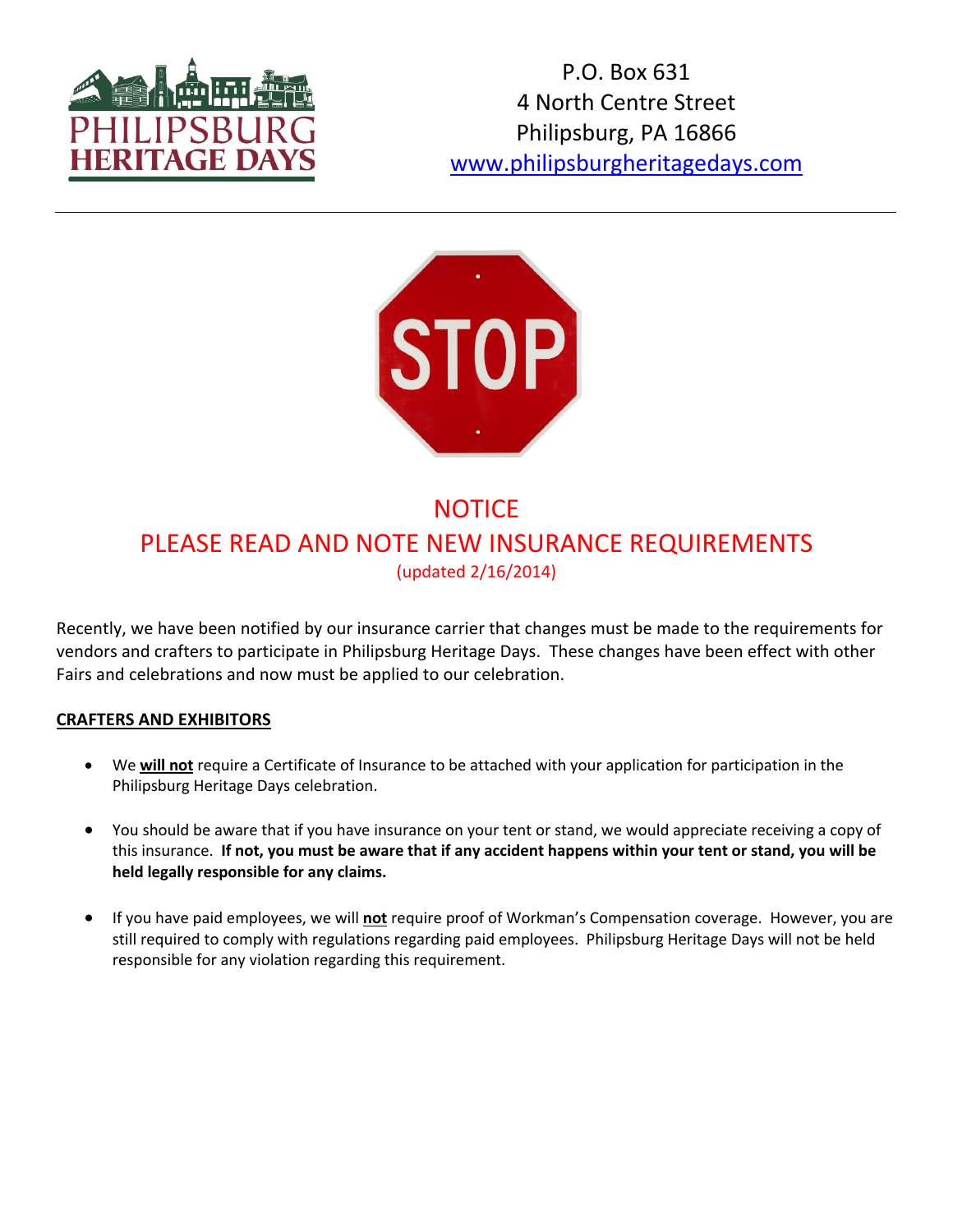

P.O. Box 631 4 North Centre Street Philipsburg, PA 16866 www.philipsburgheritagedays.com

# **EXHIBITOR AND CRAFT VENDOR TERMS AND CONDITIONS**

#### **FESTIVAL DATES: Wednesday, July 13TH through Saturday, July 16 TH, 2022 FESTIVAL TIMES: Wednesday - Friday 10:00 AM -- 9:30 PM, Saturday 10:00 AM – 9:00 PM**

#### **Fees and Application Deadlines:**

See application for fee schedule. Deadline for applications is June 15.

#### **Application Procedure:**

- 1. Your completed application (Note: An application form must be completed for each unit)
- 2. Check payable to: Philipsburg Heritage Days

Mail above items to:

Philipsburg Heritage Days P. O. Box 631 Philipsburg, PA 16866

Your check is your receipt. Cash will not be accepted. **If you supply an e-mail address in the application form, we will notify you of the status of your application. Upon acceptance:** The application fee is non-refundable.

#### **Electricity:**

Cost of electricity is \$4.00 per day per 10'x10' booth. Must be paid with booth application fee. One RESIDENTIAL (box or oscillating) fan per 10'x10' space. NO COMMERCIAL OR HEAVY DUTY FANS PERMITTED – NO EXCEPTIONS

#### **Please take a note of these other important guidelines:**

- 1. Setup Time: New setup hours Tuesday, July 12TH after 6:30 PM. **No early setup – NO EXCEPTIONS!**
- 2. Exhibitors should arrive in time to setup and be ready to open by 10:00 AM on Wednesday.
- 3. Vehicles must be moved to the parking lot after unloading. Due to safety regulations, we have to keep the middle of the street open for emergency vehicles.
- 4. Booths must remain open from 10:00 AM to 9:30 PM on Wednesday through Friday and Saturday from 10:00 AM until 9:00 PM (flexible during the parade). The parade will end on Front Street on Saturday. All vendors must keep these hours. No early takedown of tents permitted.
- 5. The fair will remain on the street Wednesday through Saturday.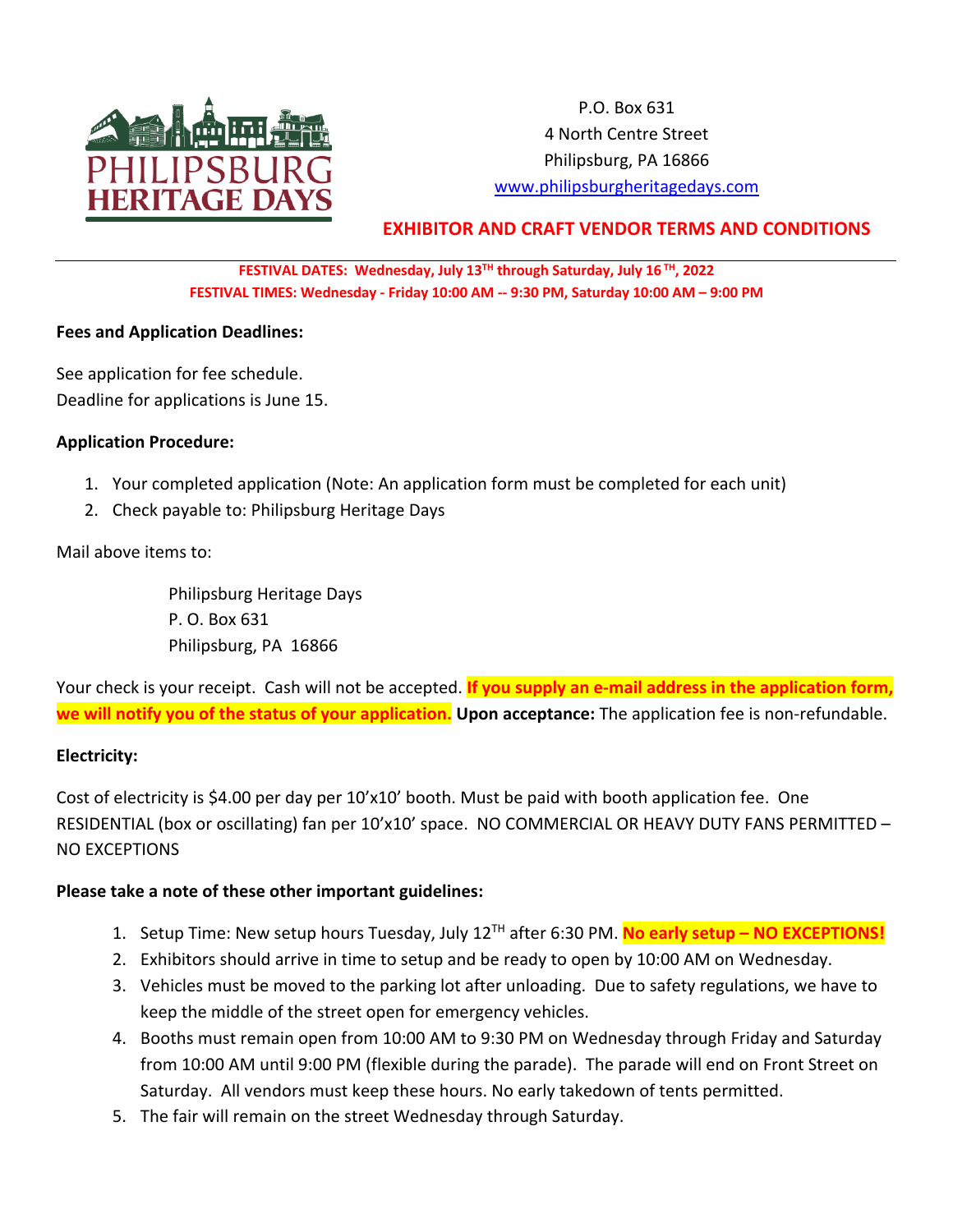- 6. Spaces are rented on a first come first serve basis and are reserved only after application and payment are received. We reserve the right to limit the number of vendors in each type of craft category. If we cannot accommodate you, you will be notified immediately and we will return your rental fee.
- 7. Vendors are responsible for cleaning up their stand each night and upon tearing down of their stand.
- **8. Recycling and Garbage Disposal (strictly enforced):**
	- Vendor is responsible for all recycling and proper disposal of garbage.
	- Cardboard boxes must be broken down and put in recycling containers.
	- Garbage must be disposed of in appropriate dumpster.
	- ANY KIND OF REFUSE CANNOT BE LEFT ON STREET OR SIDEWALK.
- 9. Vendors are responsible for securing tents and stands to the ground in case of inclement weather.
- 10. There will be a dumpster at the site for your use.
- 11. No solicitation is permitted without booth rental.
- 12. Any item(s) being sold that are not listed on the agreement will be asked to be removed from the table(s).
- 13. The Committee reserves the right to inspect any and all items and if deemed inappropriate, items will be asked to be removed.
- **14. Prohibited items:**
	- a. Swords, knives, guns, nun chucks, brass knuckles, darts, throwing stars, spray string, firecrackers, snappers, etc.
	- b. Items bearing inappropriate language/logos or symbols, etc.
- 15. Any organization/group selling rip-offs are responsible for keeping the area(s) clean.
- 16. The sponsor will not assume responsibility for damage, loss or injury that may occur to the vendor or the vendor's belongings.
- 17. You must provide and empty your own trashcans.
- 18. Please have a copy of your sales tax license available.
- **19. Pets are not permitted in booths or exhibit areas – absolutely no exceptions.**

If you have any questions, please send e-mail to info@philipsburgheritagedays.com